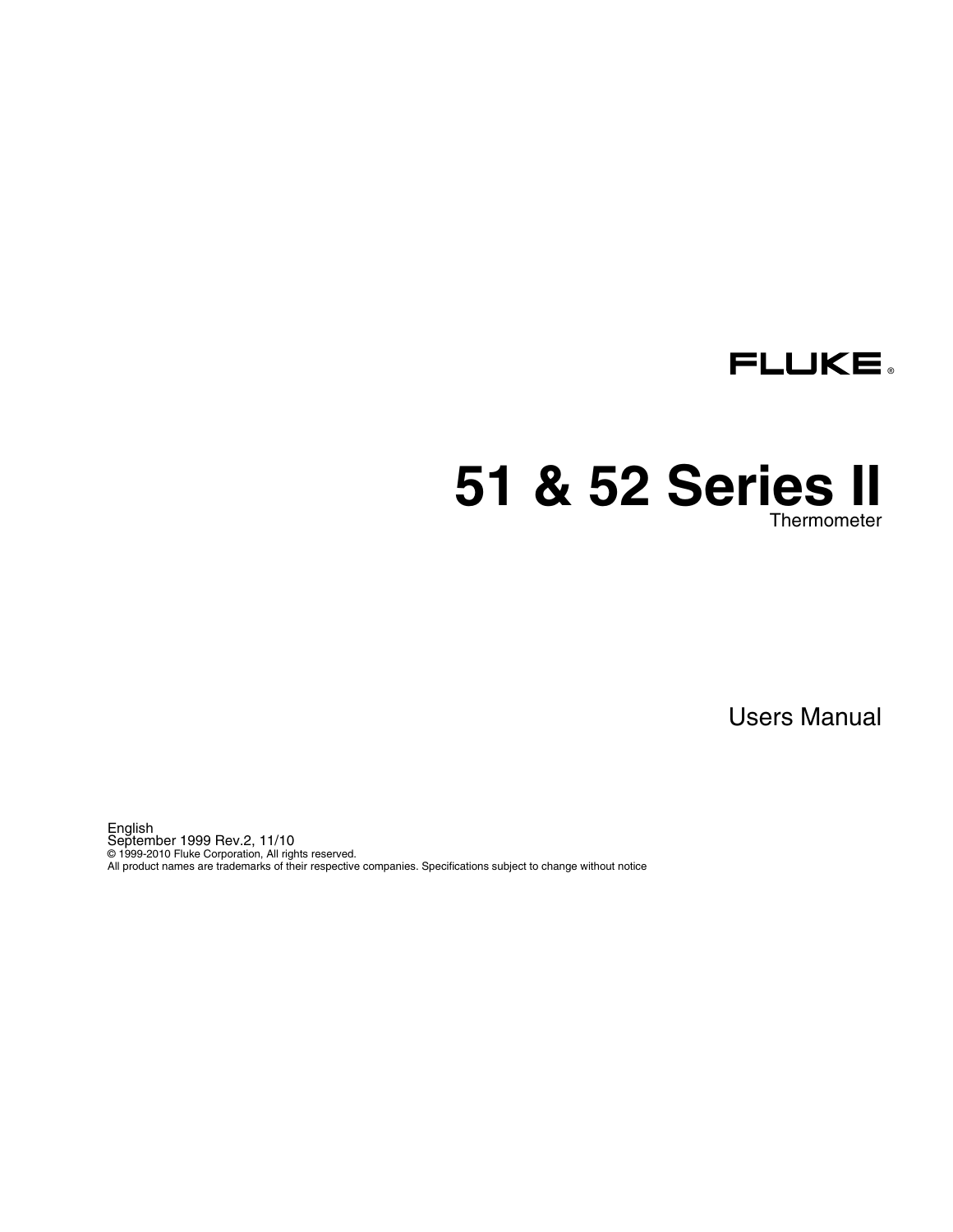#### **Limited Warranty & Limitation of Liability**

This Fluke product will be free from defects in material and workmanship for 3 years from the date of purchase. This warranty does not cover fuses, disposable batteries or damage from accident, neglect, misuse or abnormal conditions of operation or handling. Resellers are not authorized to extend any other warranty on Fluke's behalf. To obtain service during the warranty period, send your defective tester to the nearest Fluke Authorized Service Center with a description of the problem.

THIS WARRANTY IS YOUR ONLY REMEDY. NO OTHER WARRANTIES, SUCH AS FITNESS FOR A PARTICULAR PURPOSE, ARE EXPRESSED OR IMPLIED. FLUKE IS NOT LIABLE FOR ANY SPECIAL, INDIRECT, INCIDENTAL OR CONSEQUENTIAL DAMAGES OR LOSSES, ARISING FROM ANY CAUSE OR THEORY. Since some states or countries do not allow the exclusion or limitation of an implied warranty or of incidental or consequential damages, this limitation of liability may not apply to you.

| <b>Fluke Corporation</b> | Fluke Europe B.V.   |
|--------------------------|---------------------|
| P.O. Box 9090            | P.O. Box 1186       |
| Everett WA               | 5602 B.D. Eindhoven |
| 98206-9090               | The Netherlands     |
|                          |                     |

To register your product, visit www.fluke-warranty.com

*10/96*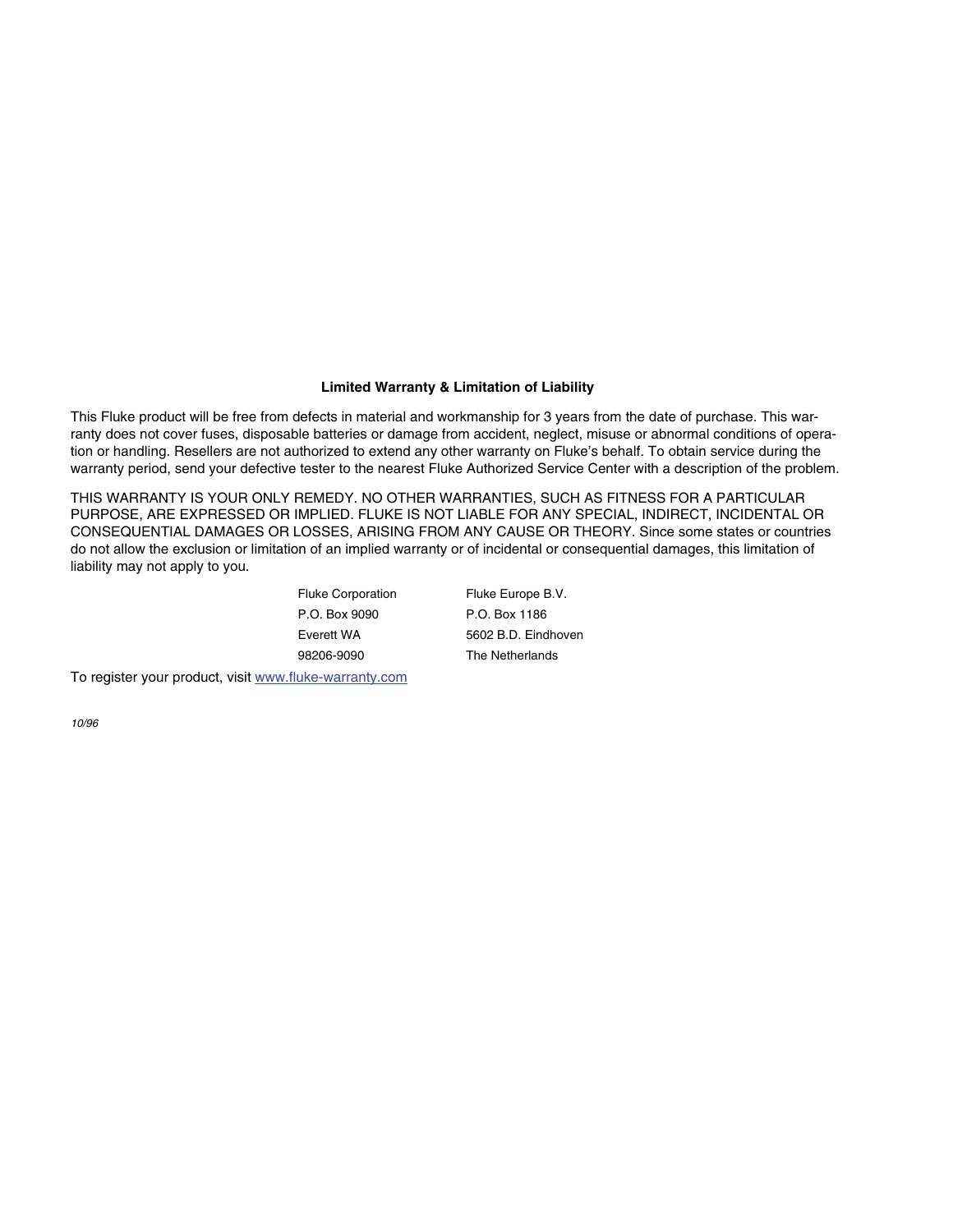# **Table of Contents**

#### **Title**

#### Page

| 9   |
|-----|
| 10  |
| 11  |
| 11  |
| 11  |
|     |
| -12 |
| 12  |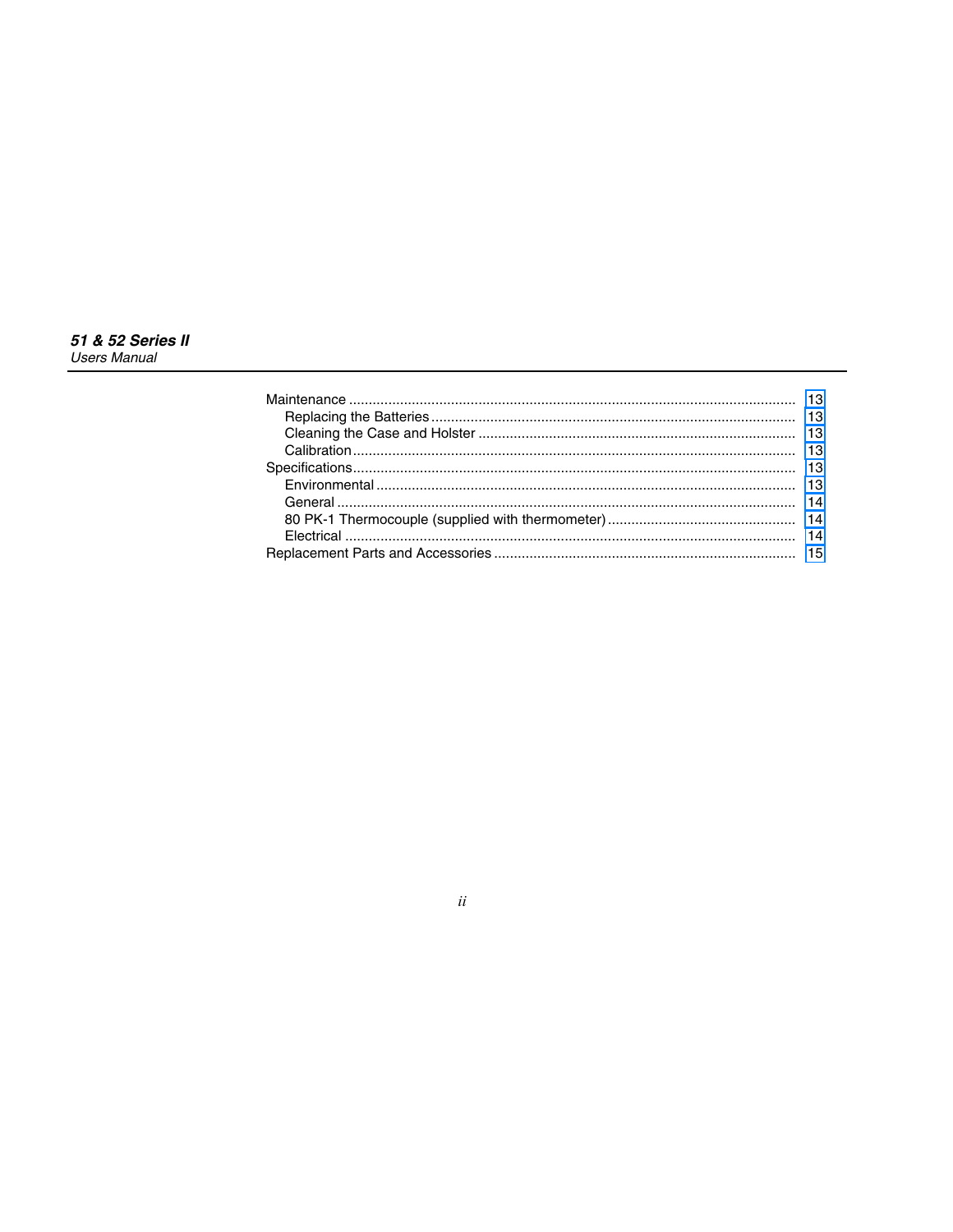# *51 & 52 Series II*

## <span id="page-4-0"></span>*Introduction*

The Fluke Model 51 and Model 52 Thermometers ("the thermometer") are microprocessor-based, digital thermometers designed to use external J-, K-, T-, and Etype thermocouples (temperature probes) as temperature sensors.

Use the thermometer only as specified in this manual. Otherwise, the protection provided by the meter may be impaired.

Refer to safety information in Table 1 and meter symbols in Table 2.

### *Contacting Fluke*

To order accessories, receive assistance, or locate the nearest Fluke distributor or Service Center, call:

1-888-99-FLUKE (1-888-993-5853) in USA 1-800-36-FLUKE (1-800-363-5853) in Canada +31-402-678-200 in Europe +81-3-3434-0181 in Japan +65-738-5655 in Singapore +1-425-446-5500 from other countries

Address correspondence to:

| Fluke Corporation      | Fluke Europe B.V. |
|------------------------|-------------------|
| P.O. Box 9090          | P.O. Box 1186     |
| Everett. WA 98206-9090 | 5602 BD Eindhoven |
| USA                    | The Netherlands   |

Visit us on the World Wide Web at: www.fluke.com.

To register your product, visit http://register.fluke.com.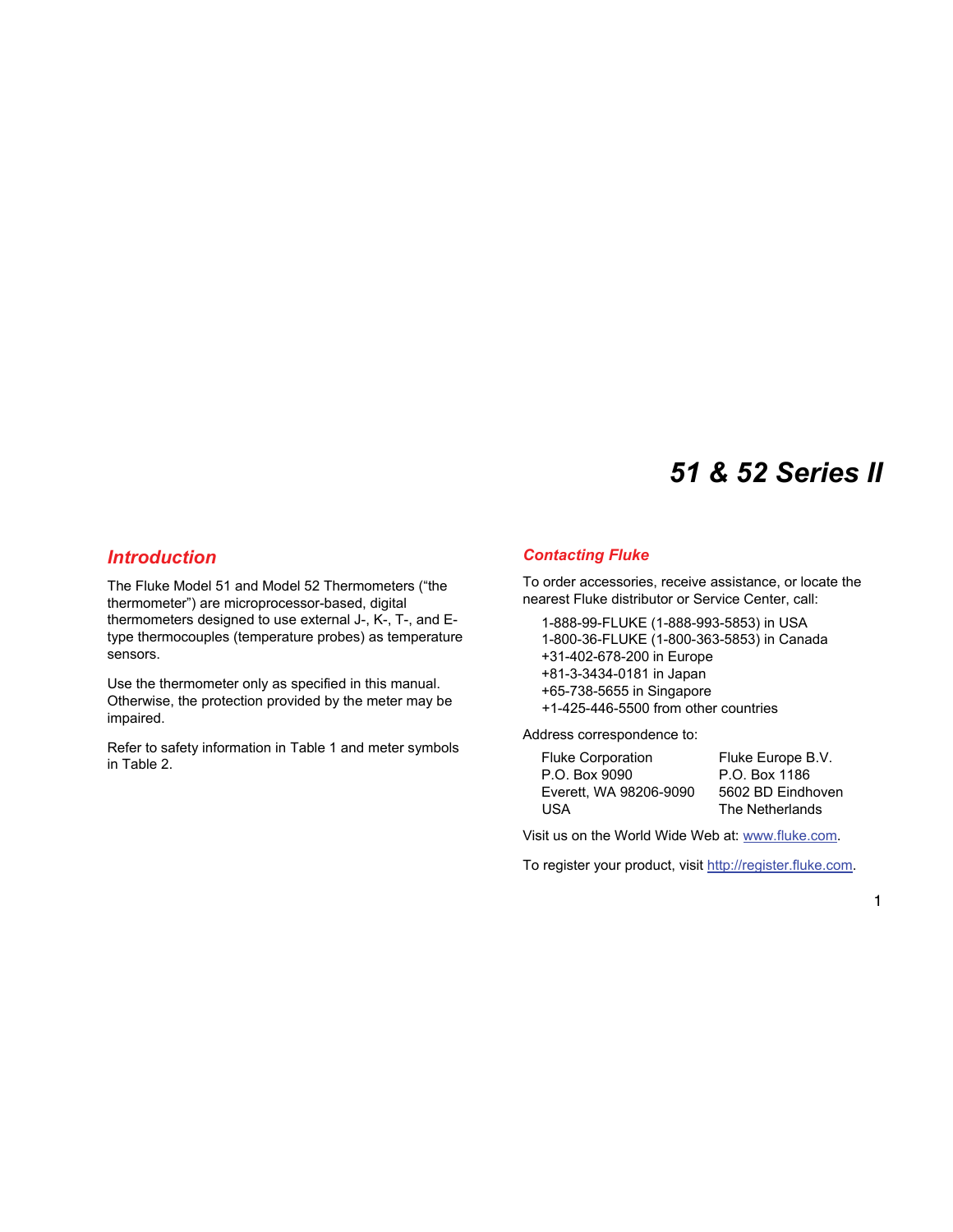#### **Table 1. Safety Information**

# W **Warning**

**A Warning identifies conditions and actions that pose hazards to the user. To avoid electrical shock or personal injury, follow these guidelines:** 

- **Before using the thermometer inspect the case. Do not use the thermometer if it appears damaged. Look for cracks or missing plastic. Pay particular attention to the insulation around the connectors.**
- **Disconnect the thermocouple(s) from the thermometer before opening the case.**
- Replace the batteries as soon as the battery indicator ( $\hat{a}$ ) appears. The possibility of false readings can **lead to personal injury.**
- **Do not use the thermometer if it operates abnormally. Protection may be impaired. When in doubt, have the thermometer serviced.**
- **Reflective objects result in lower than actual temperature measurements. These objects pose a burn hazard.**
- **Do not operate the thermometer around explosive gas, vapor, or dust.**
- **Do not connect to voltages > 30 V ac rms, 42 V pk, 60 V dc from earth ground.**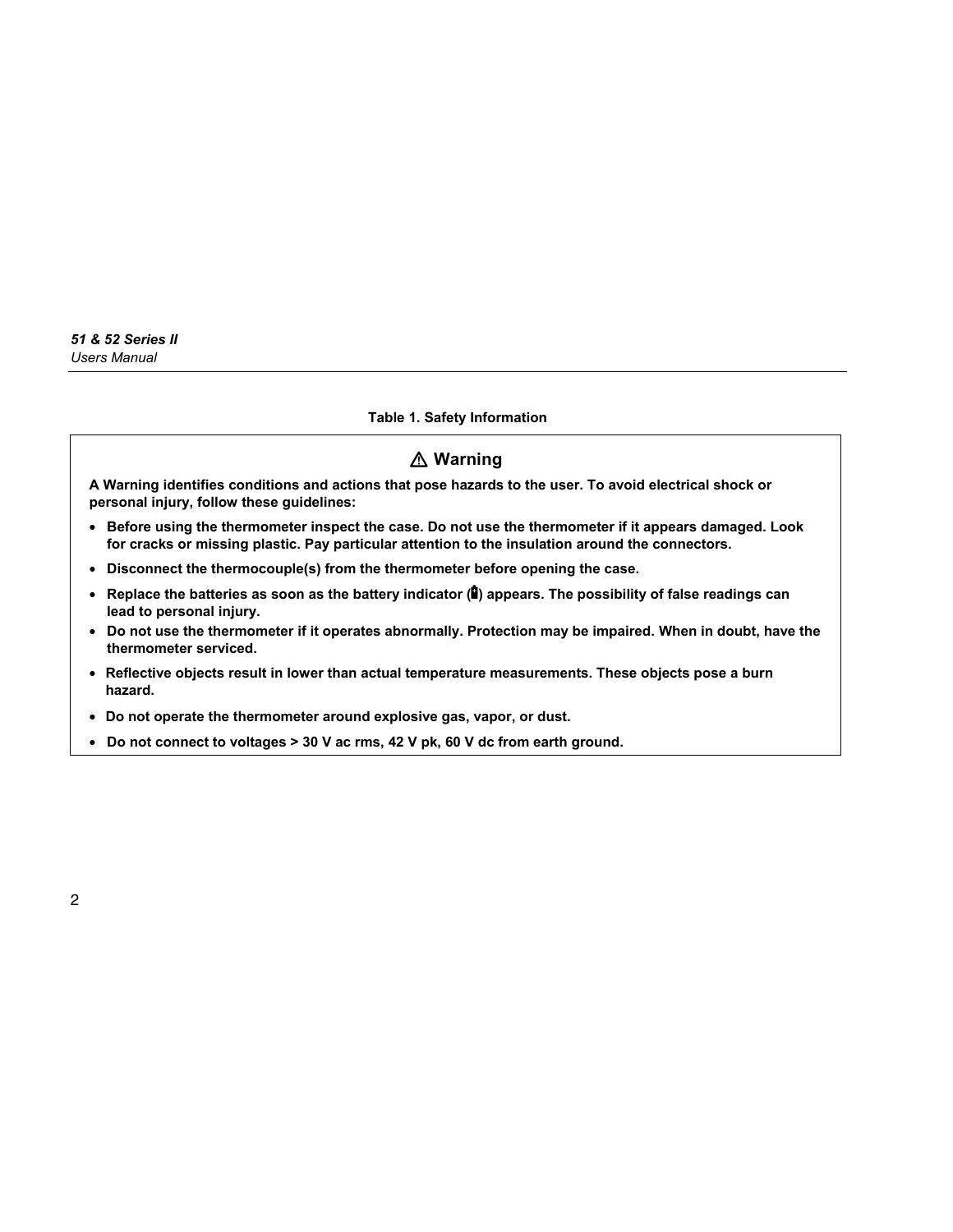#### **Table 1. Safety Information (cont.)**

## W **Warning (cont.)**

- *Model 52:* **Measurement errors may occur if voltages on the measurement surfaces result in potentials greater than 1 V between the two thermocouples. When potential differences are anticipated between the thermocouples, use electrically insulated thermocouples.**
- **When servicing the thermometer, use only specified replacement parts.**
- **Do not use the thermometer with any part of the case or cover removed.**

#### **Caution**

**A Caution identifies conditions and actions that may damage the meter or the equipment under test.** 

- **Use the proper thermocouples, function, and range for your thermometer.**
- **Do not attempt to recharge the batteries.**
- **To prevent explosion, do not throw batteries into a fire.**
- **Follow local laws or regulations when disposing of batteries.**
- **Match the** + **and** − **polarities of the battery with the battery case.**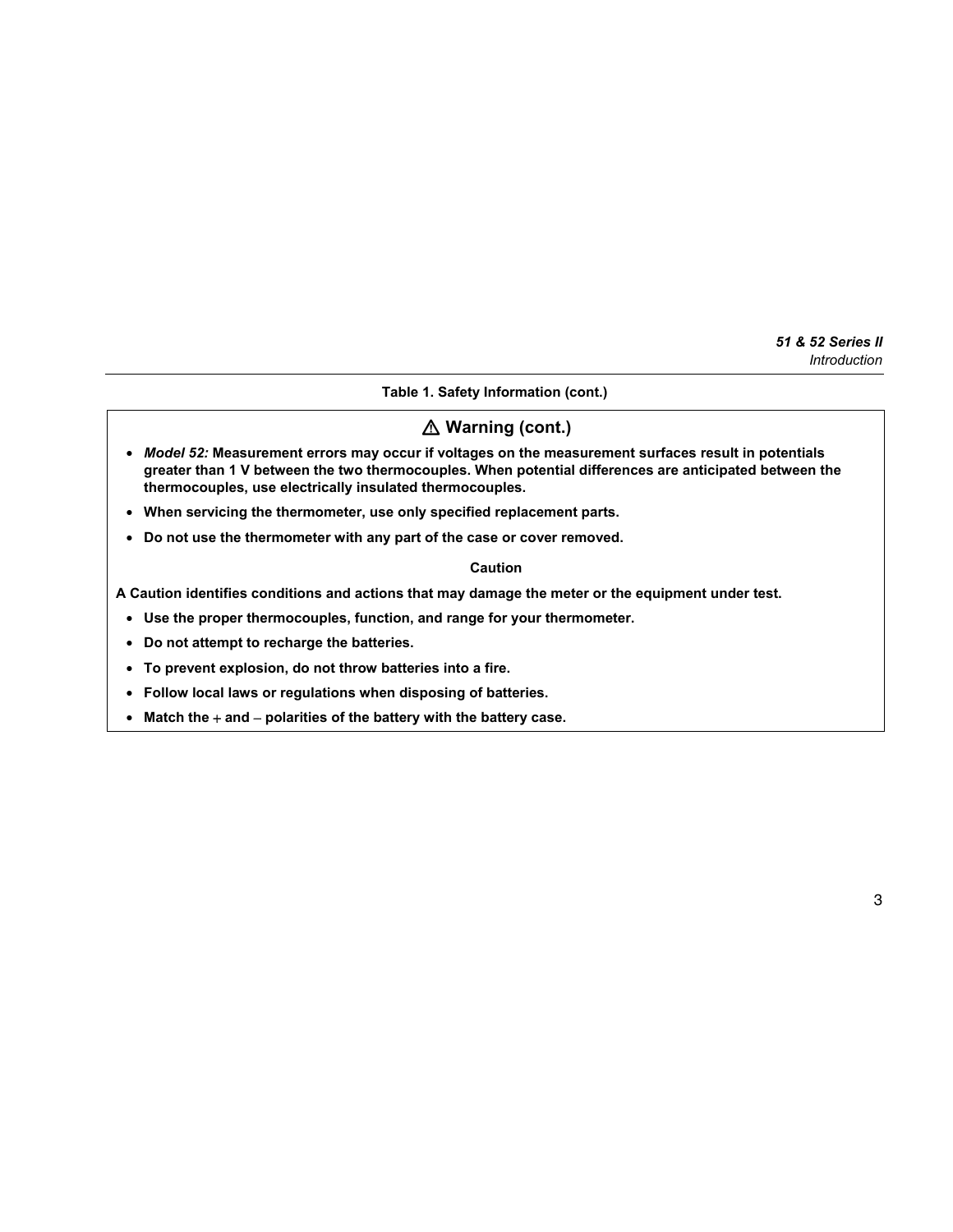#### **Table 2. International Symbols**

<span id="page-7-0"></span>

| ⚠ | Refer to the manual for information about this<br>feature. |                                            | Complies with European Union directives.                             |
|---|------------------------------------------------------------|--------------------------------------------|----------------------------------------------------------------------|
|   | Battery.                                                   | $\bigoplus_{\scriptscriptstyle \text{US}}$ | Complies with relevant Canadian Standards<br>Association directives. |

# *Getting Started*

Everything in this *Users Manual* applies both to Models 51 and 52 unless otherwise indicated.

To become familiar with the thermometer, study the following:

- Figure 1 and Table 3 describe the components.
- Figure 2 and Table 4 describe the display.
- Table 5 describes the functions of the buttons.

Then read the following sections.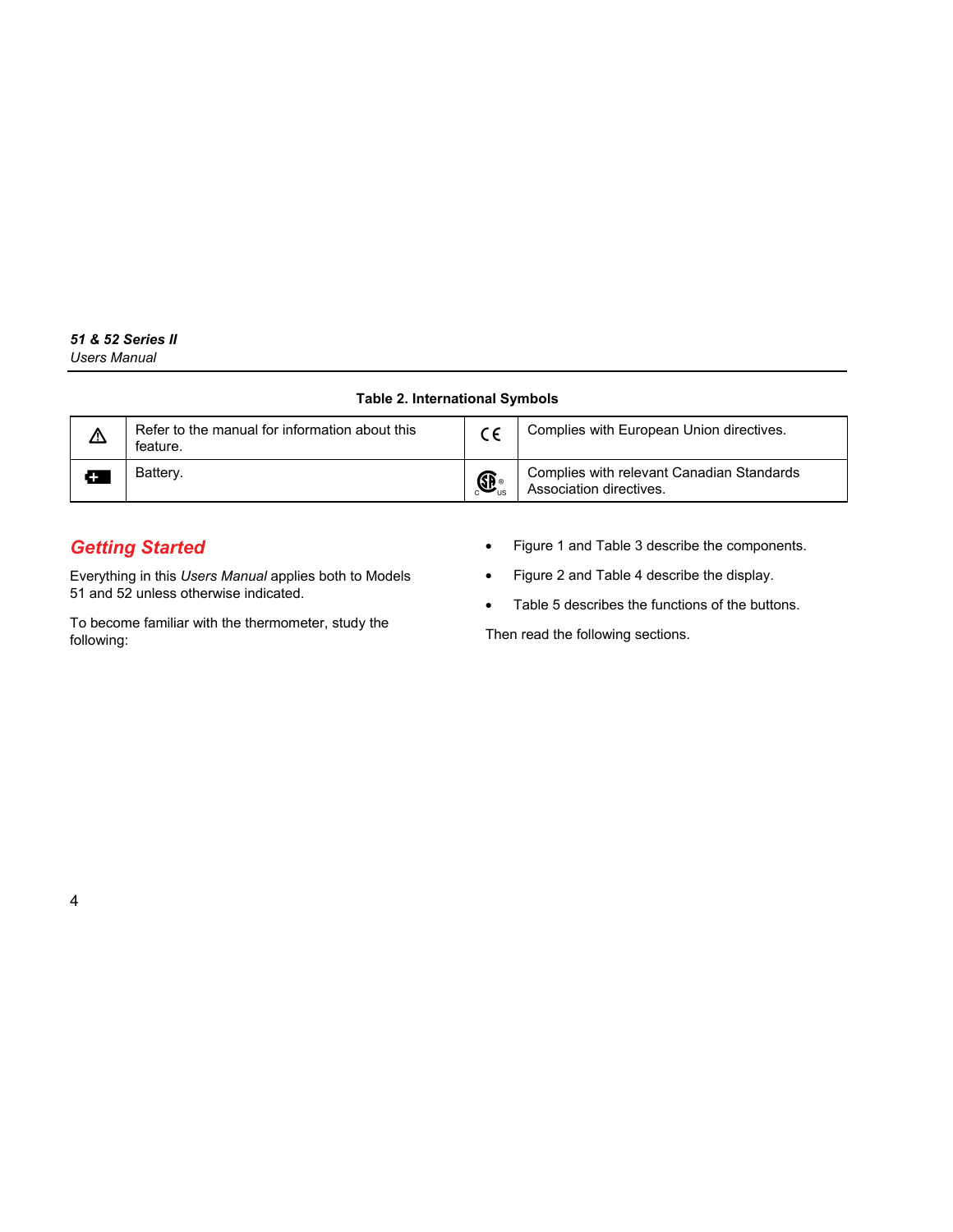#### *51 & 52 Series II Getting Started*

## <span id="page-8-0"></span>*Components*



## **Table 3. Components**

| (1)               | Thermocouple T1 input           |
|-------------------|---------------------------------|
| $\left( 2\right)$ | Model 52: Thermocouple T2 input |
| $\left(3\right)$  | Holster                         |
| $\left( 4\right)$ | Display                         |
| (5)               | <b>Buttons</b>                  |
| $\left(6\right)$  | Battery door                    |
| 7                 | <b>Batteries</b>                |

**Figure 1. Components**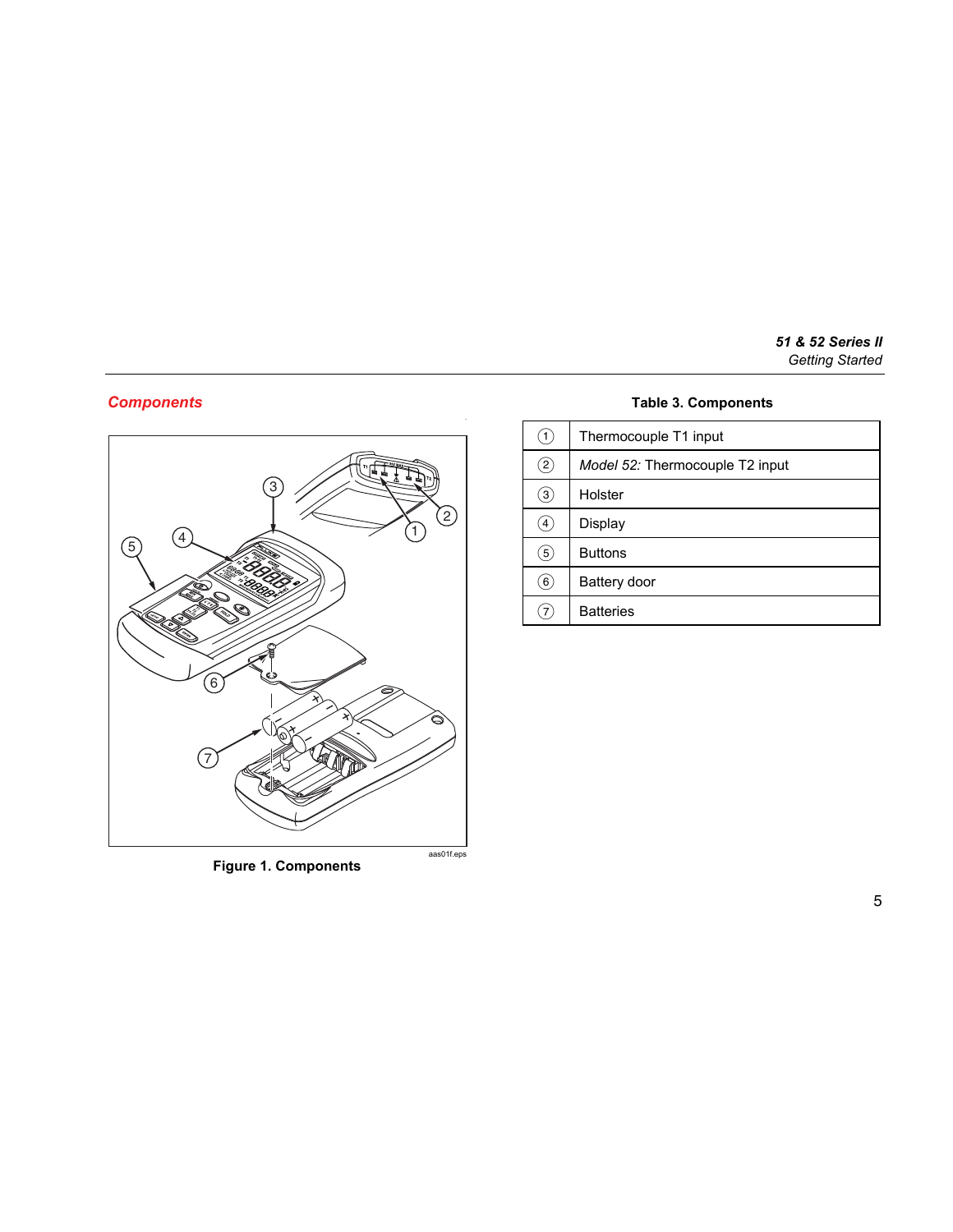#### <span id="page-9-0"></span>*51 & 52 Series II Users Manual*

### *Display Elements*



**Figure 2. Display Elements** 

### **Table 4. Display Elements**

| F)                | The thermocouple measurement includes an<br>offset. See "Changing Setup Options." |
|-------------------|-----------------------------------------------------------------------------------|
| $\circled{2}$     | The displayed readings do not change.                                             |
| $\circledS$       | A shift function is in progress.                                                  |
| $\circled{4}$     | Setup is in progress.                                                             |
| $\circled{5}$     | Low battery. Replace the batteries.                                               |
| $\circledast$     | Primary Display.<br>Model 51: T1 reading.<br>Model 52: T1, T2, or T1-T2 reading.  |
| 7                 | The temperature unit.                                                             |
| $\left( 8\right)$ | Secondary Display: MAX, MIN, AVG, or offset.<br>Model 52: T1 or T2 reading.       |
| $\circledast$     | The thermocouple type.                                                            |
| (10)              | Time Display: The elapsed time.                                                   |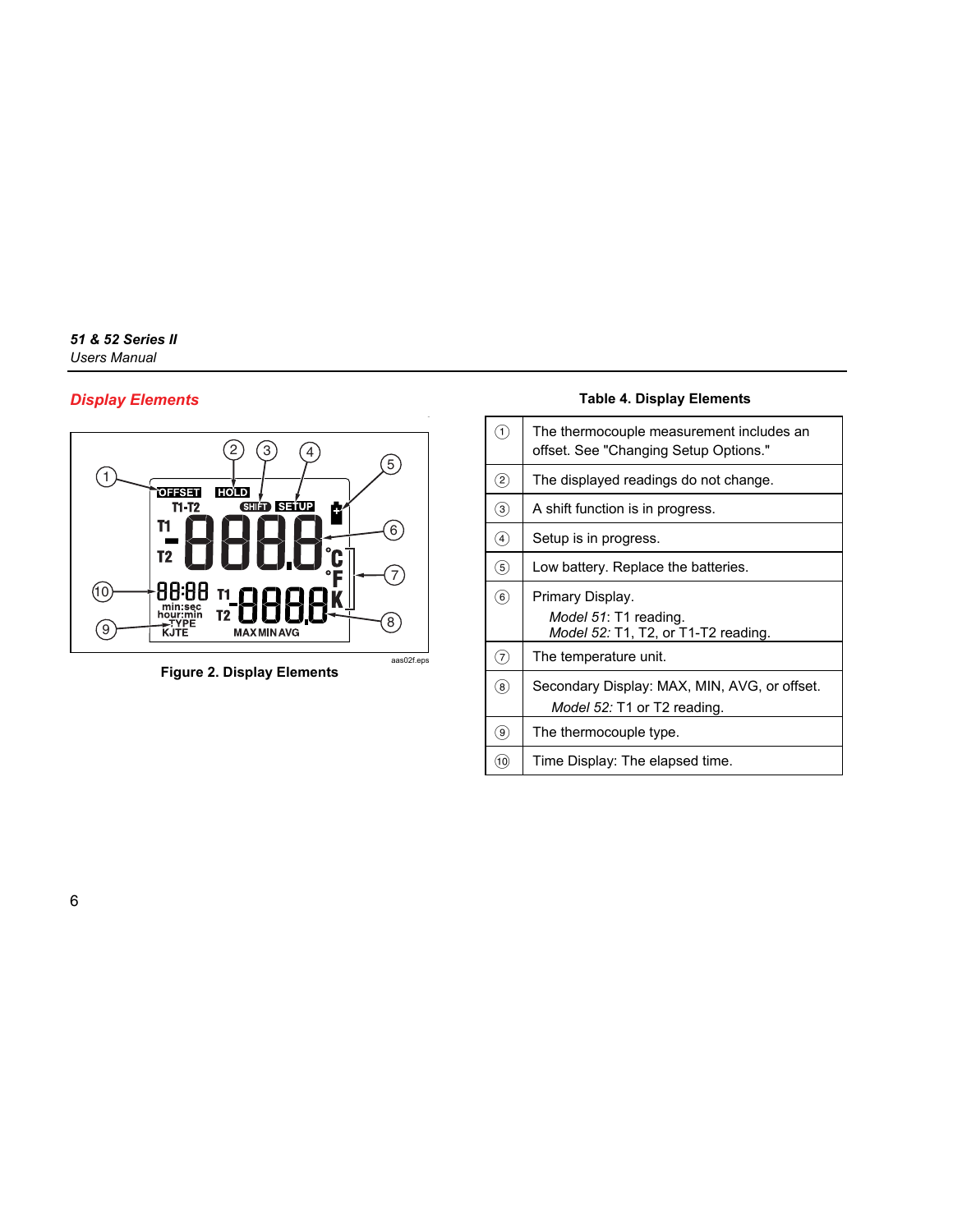## <span id="page-10-0"></span>*Buttons*

#### **Table 5. Buttons**

| $\circledcirc$                                    | Press $\circledcirc$ to turn the thermometer on or off.                                                                                                                                                 |
|---------------------------------------------------|---------------------------------------------------------------------------------------------------------------------------------------------------------------------------------------------------------|
| (Shift                                            | Press $\bigcirc$ , $\left(\begin{array}{c} \text{MIX} \\ \text{MIX} \end{array}\right)$ (CANCEL) to stop displaying the minimum, maximum, and average readings in the<br>secondary display.             |
| function)                                         |                                                                                                                                                                                                         |
| $\frac{1}{2}$                                     | Press $\circledast$ to turn the backlight on and off. The backlight turns off after 2 minutes without any button<br>presses. If the battery is low, the backlight is disabled.                          |
| MIN<br>MAX                                        | Press $\lfloor \frac{mn}{m\Delta} \rfloor$ to step through the maximum, minimum, and average readings. When viewing logged<br>readings, shows the maximum, minimum, and average of the logged readings. |
|                                                   | Press $\bigcirc$ , $\left(\begin{array}{c} \text{MIN} \\ \text{MAX} \end{array}\right)$ (CANCEL) to turn off this display.                                                                              |
| <b>CFK</b>                                        | Press $\lceil \vec{r} \rceil$ to switch between Celsius (°C), Fahrenheit (°F), and Kelvin (K).                                                                                                          |
| <b>HOLD</b>                                       | Press $\lceil$ HOLD $\lceil$ to freeze or unfreeze the displayed readings.                                                                                                                              |
|                                                   | when turning on the thermometer to test the display. All display elements appear.<br>Press   root                                                                                                       |
| $\begin{bmatrix} 11 \\ 12 \\ 11-12 \end{bmatrix}$ | Model 52: Press $\frac{17}{1724}$ to toggle showing the T1, T2, and T1-T2 (differential temperature measurement) in the<br>primary or secondary display.                                                |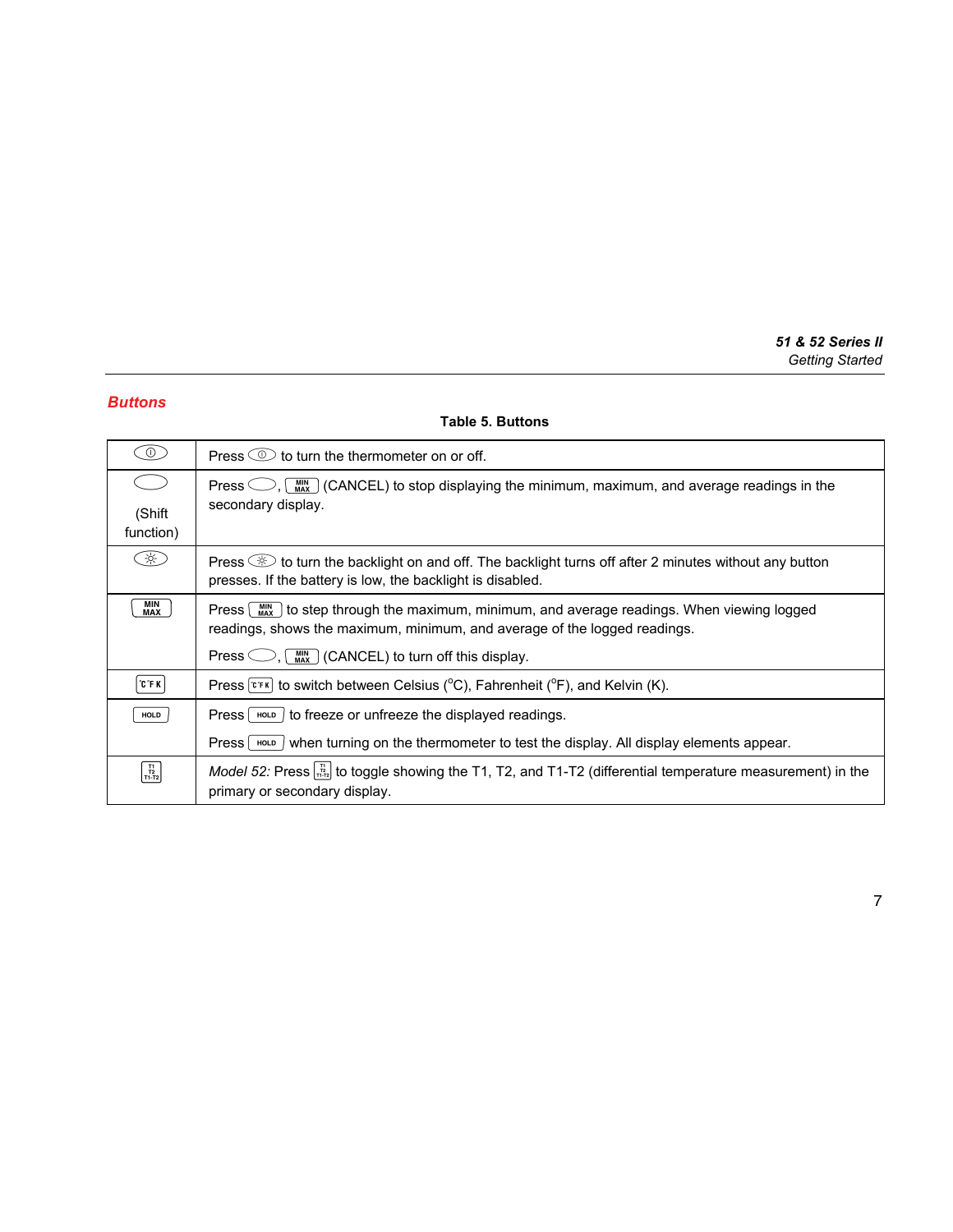#### **Table 5. Buttons (cont.)**

| <b>SETUP</b>    | Press Server to start or exit Setup. (See "Changing Setup Options.")                  |  |
|-----------------|---------------------------------------------------------------------------------------|--|
| $\Delta$        | Press $\lceil \Delta \rceil$ to scroll to the Setup option you want to change.        |  |
|                 | Press $\boxed{\triangle}$ to increase the displayed setting.                          |  |
| $\triangledown$ | Press $\lceil \triangledown \rceil$ to scroll to the Setup option you want to change. |  |
|                 | Press $\lceil \vee \rceil$ to decrease the displayed setting.                         |  |
| ENTER           | Press [ENTER] to enter a Setup option.                                                |  |
|                 | Press [ENTER] again to store the displayed setting in memory.                         |  |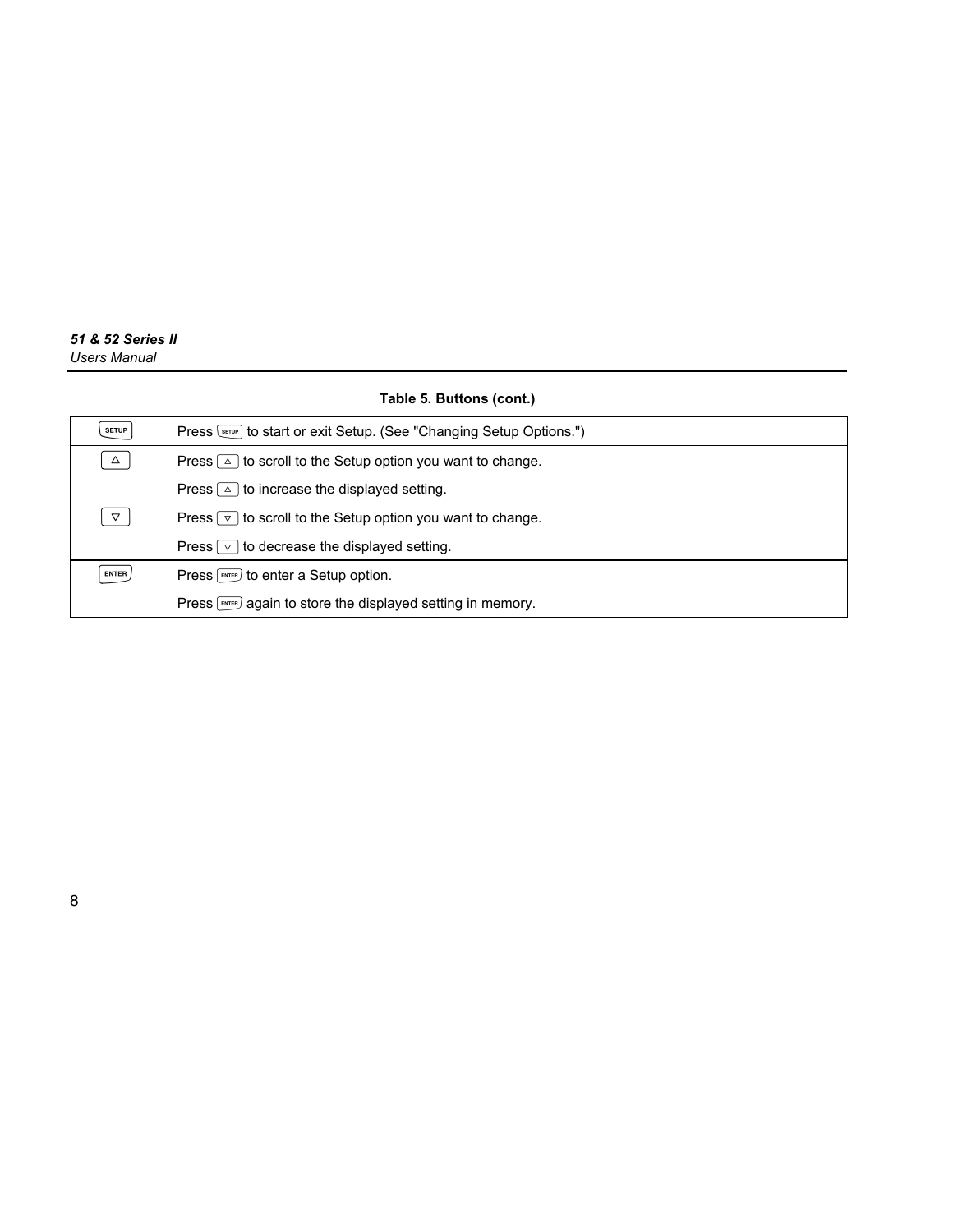# <span id="page-12-0"></span>*Using the Thermometer*

- 1. Plug the thermocouple(s) into the input connector(s).
- 2. Press  $\circledcirc$  to turn on the thermometer.

After 1 second the thermometer displays the first reading. If no thermocouple is plugged into the selected input or the thermocouple is "open," the display shows "**- - - -**"

## *Changing Setup Options*

Use Setup to change the thermocouple type, offset, sleep mode, and line frequency settings.

The thermometer stores the settings in its memory. Setup settings reset only when the batteries are removed for more than 2 minutes.

#### *Entering or Exiting Setup*

When the thermometer is in Setup mode, the display shows **.** 

• Press  $\boxed{\text{error}}$  to start or exit Setup.

#### *Setup Options*

| <b>Option</b>        | Menu<br>Item  | <b>Settings</b>                                      |
|----------------------|---------------|------------------------------------------------------|
| Thermocouple<br>Type | <b>TYPE</b>   | J, K, T, or E                                        |
| Offset               | <b>OFFSET</b> | <b>T1</b> or $T2$ (Model 52)                         |
| Sleep Mode           | 9 P           | on (sleep mode on) or<br><b>OFF</b> (sleep mode off) |
| Line Frequency       | LınE          | 50 H (50 Hz) or<br>60 H $(60$ Hz)                    |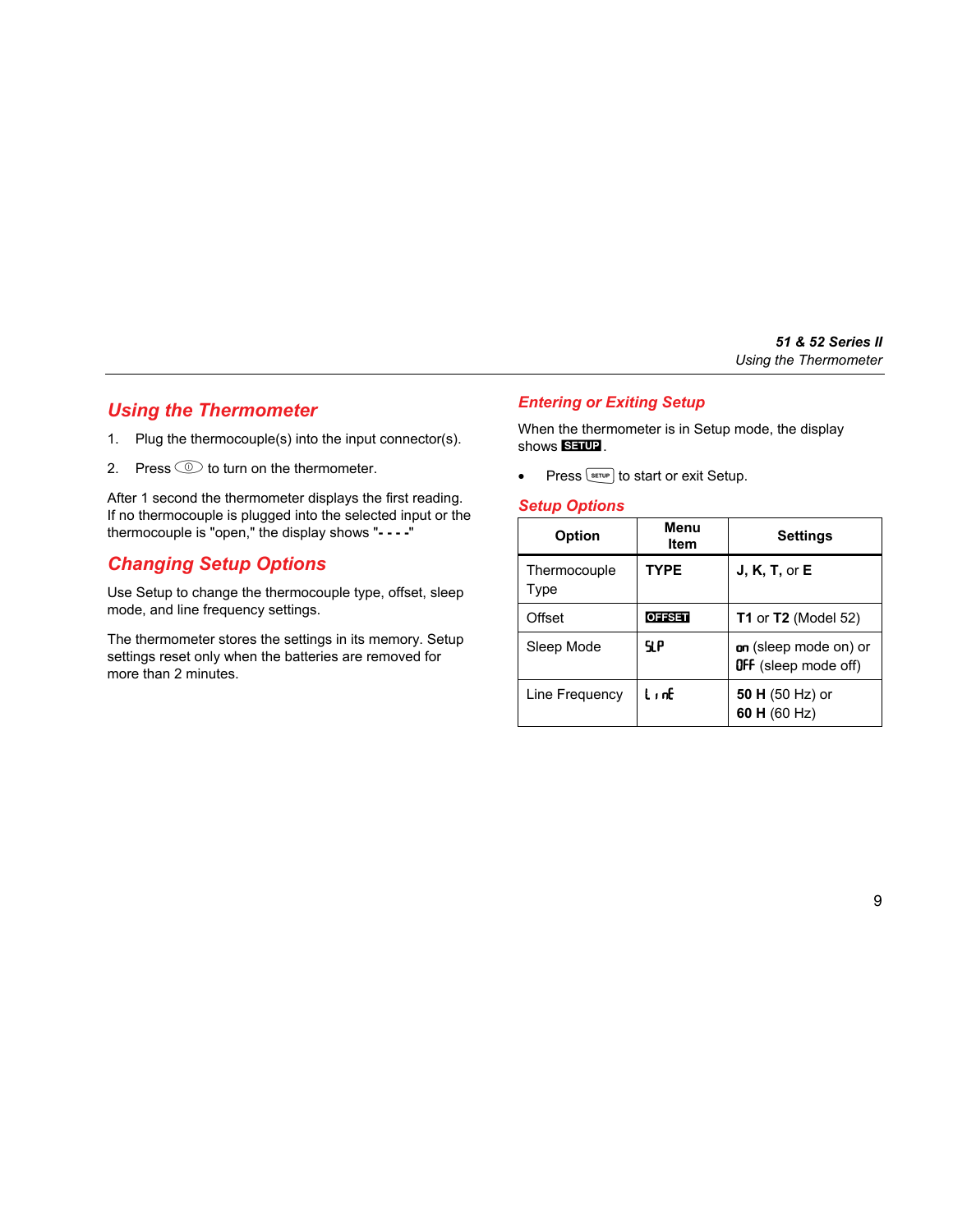#### <span id="page-13-0"></span>*Changing a Setup Option*

- 1. Press  $\boxed{\triangle}$  or  $\boxed{\triangledown}$  to scroll to the setup option you want to change.
- 2. Press  $\boxed{\text{ENTER}}$  to indicate that you want to change this setting.
- 3. Press  $\boxed{\triangle}$  or  $\boxed{\triangledown}$  until the setting you want to use appears on the display.
- 4. Press  $F_{\text{ENTER}}$  to store the new setting in memory.

#### *Notes*

*Setup is disabled in MIN MAX mode.* 

*Offset:* 

*The primary display shows the temperature plus the offset and the secondary display shows the offset. Remember to reset the offset to 0.0 when it is no longer needed. The offset automatically resets to 0.0 when you change the thermocouple type. Model 52: You can store individual offsets for T1 and T2.* 

#### *Sleep mode:*

*The thermometer enters sleep mode if no button press occurs for 20 minutes. Pressing any button wakes the thermometer and returns it to its previous state. Sleep mode becomes enabled each time you turn on the thermometer and is automatically disabled in MIN MAX mode.* 

*Line frequency:* 

*For optimum rejection of line noise, the thermometer must be set for the local line frequency.*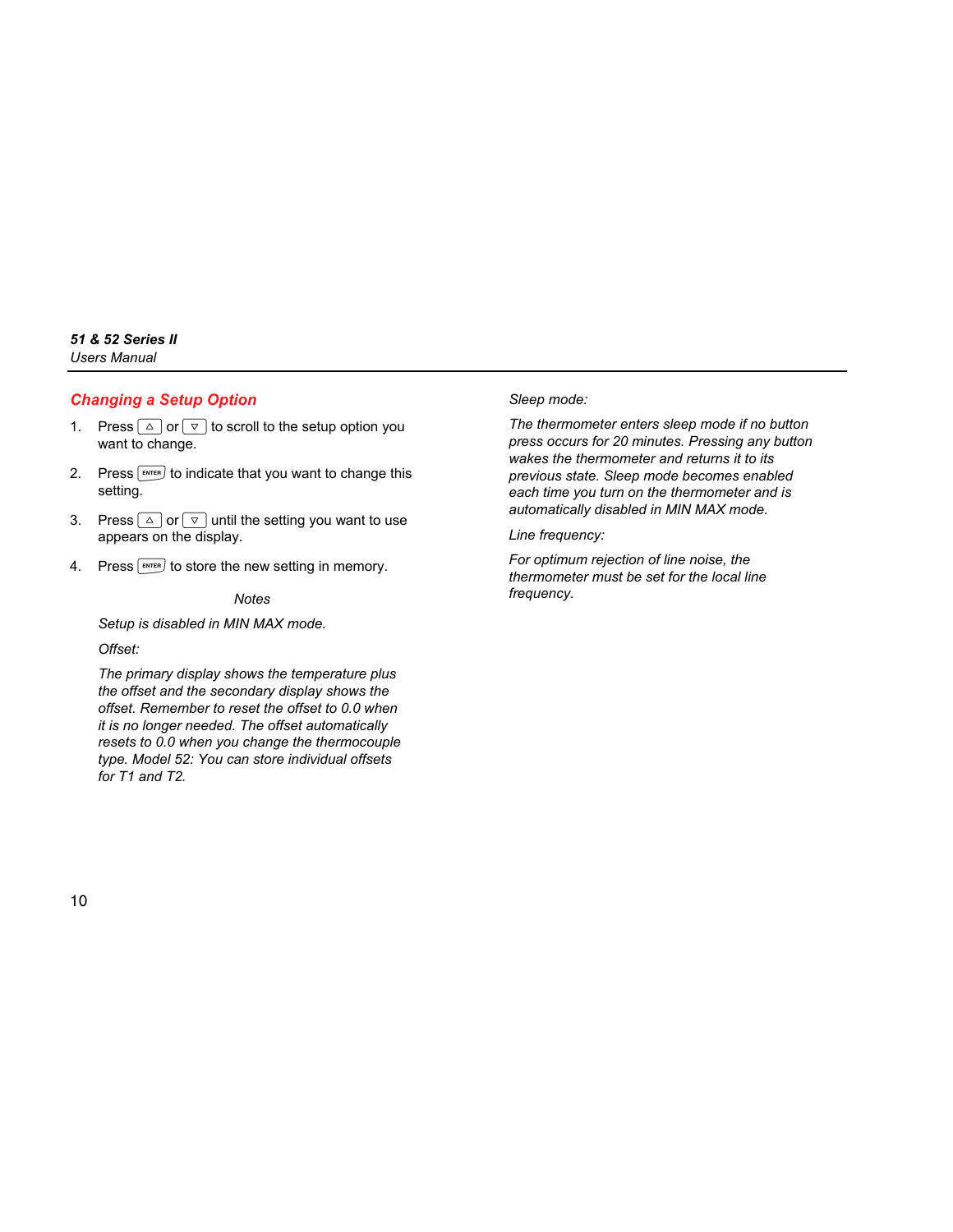# <span id="page-14-0"></span>*Measuring Temperatures*

### *Connecting a Thermocouple*

To change the thermocouple type, see "Changing Setup Options." The North American ANSI Color Code is:

| Type    |       |        |        |               |
|---------|-------|--------|--------|---------------|
| l Color | Black | Yellow | Purple | Blue   Orange |

- 1. Plug a thermocouple into the input connector(s). (Make sure that the polarity is correct.)
- 2. Set the thermometer for the correct thermocouple type.

#### *Displaying Temperatures*

- 1. Press  $\overline{c} \cdot \overline{r}$  to select the correct temperature scale.
- 2. Hold or attach the thermocouple(s) to the measurement location.

The temperature reading appears in the primary display.

3. *Model 52:* Press  $\frac{\frac{1}{112}}{\frac{1}{1112}}$  to toggle between showing the T1, T2, and T1-T2 readings in the primary or secondary display.

#### *Notes*

*The display shows "- - - -" when a thermocouple is not connected.* 

*The display shows OL (overload) when the temperature being measured is outside the thermocouple's valid range.* 

*Model 52: If only thermocouple T2 is connected, the T2 reading appears in the primary display.*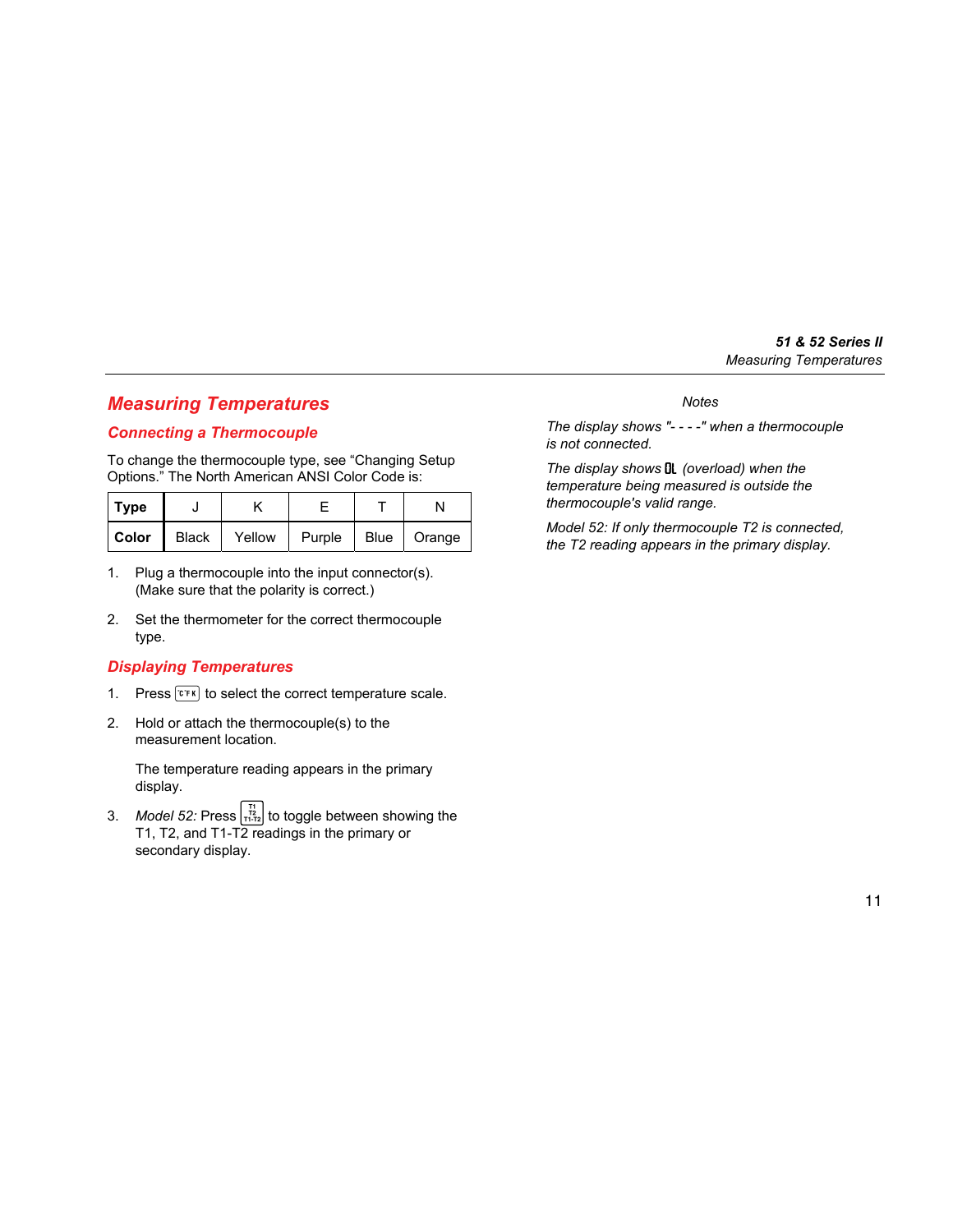#### <span id="page-15-0"></span>*Holding the Displayed Readings*

1. Press  $\lceil \frac{HOD}{v} \rceil$  to freeze the readings on the display.

The display shows **HOLD**.

- 2. *Model 52:* Press  $\frac{1}{1122}$  to toggle showing the T1, T2, or T1-T2 readings in the primary or secondary display.
- 3. Press  $\sqrt{100D}$  again to turn off the HOLD function.

## *Viewing the MIN, MAX, and AVG Readings*

1. Press  $\lceil \frac{MN}{MAX} \rceil$  to step through the maximum (MAX), minimum (MIN), or the average (AVG) readings.

The elapsed time since entering MIN MAX mode, or the time at which the minimum or maximum occurred, appears on the display.

2. Press  $\bigcirc$ ,  $\binom{MN}{MAX}$  (CANCEL) to exit MIN MAX mode.

# *Using the Offset to Adjust for Probe Errors*

Use the offset option in Setup to adjust the thermometer's readings to compensate for the errors of a specific thermocouple.

The allowable adjustment range is  $\pm$  5.0 °C or K, and  $\pm$  9.0  $\mathrm{^{\circ}F}.$ 

- 1. Plug the thermocouple into the input connector.
- 2. Place the thermocouple in a known, stable temperature environment (such as an ice bath or a dry well calibrator).
- 3. Allow the readings to stabilize.
- 4. In Setup change the offset until the primary display reading matches the calibration temperature. (See "Changing Setup Options.")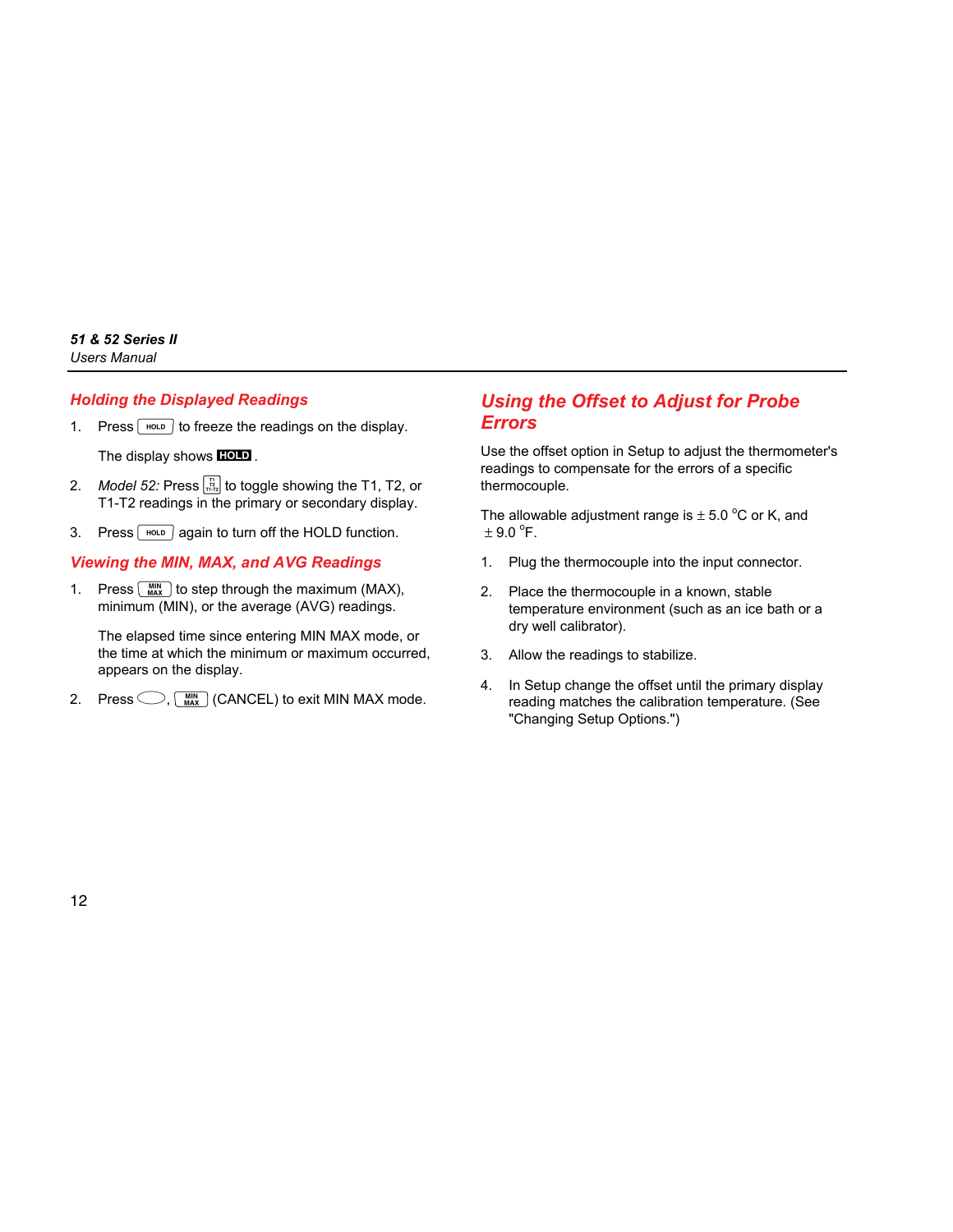## <span id="page-16-0"></span>*Maintenance*

### *Replacing the Batteries*

Refer to the safety information in Table 1 before replacing the batteries.

- 1. Turn off the thermometer if necessary.
- 2. Loosen the screw and remove the battery door.
- 3. Replace the three AA batteries.
- 4. Replace the battery door and tighten the screw.

#### *Cleaning the Case and Holster*

Use soap and water or a mild commercial cleaner.

Wipe with a damp sponge or soft rag.

#### *Calibration*

To ensure that the thermometer performs to its accuracy specifications, Fluke recommends that you calibrate the thermometer annually, starting one year after purchase.

To calibrate the thermometer, contact Fluke for the Service Center nearest you or follow the calibration procedure in the service manual listed in "Replacement Parts and Accessories."

# *Specifications*

### *Environmental*

| Operating<br>Temperature      | -10 °C to 50 °C (14 °F to 122 °F)                                                                                                                                                         |
|-------------------------------|-------------------------------------------------------------------------------------------------------------------------------------------------------------------------------------------|
| <b>Storage</b><br>Temperature | -40 °C to +60 °C (-40 °F to +140 °F)                                                                                                                                                      |
| <b>Humidity</b>               | Non condensing <10 $^{\circ}$ C (<50 $^{\circ}$ F)<br>95 % RH: 10 °C to 30 °C (50 °F to 86 °F)<br>75 % RH: 30 °C to 40 °C (86 °F to 104 °F)<br>45 % RH: 40 °C to 50 °C (104 °F to 122 °F) |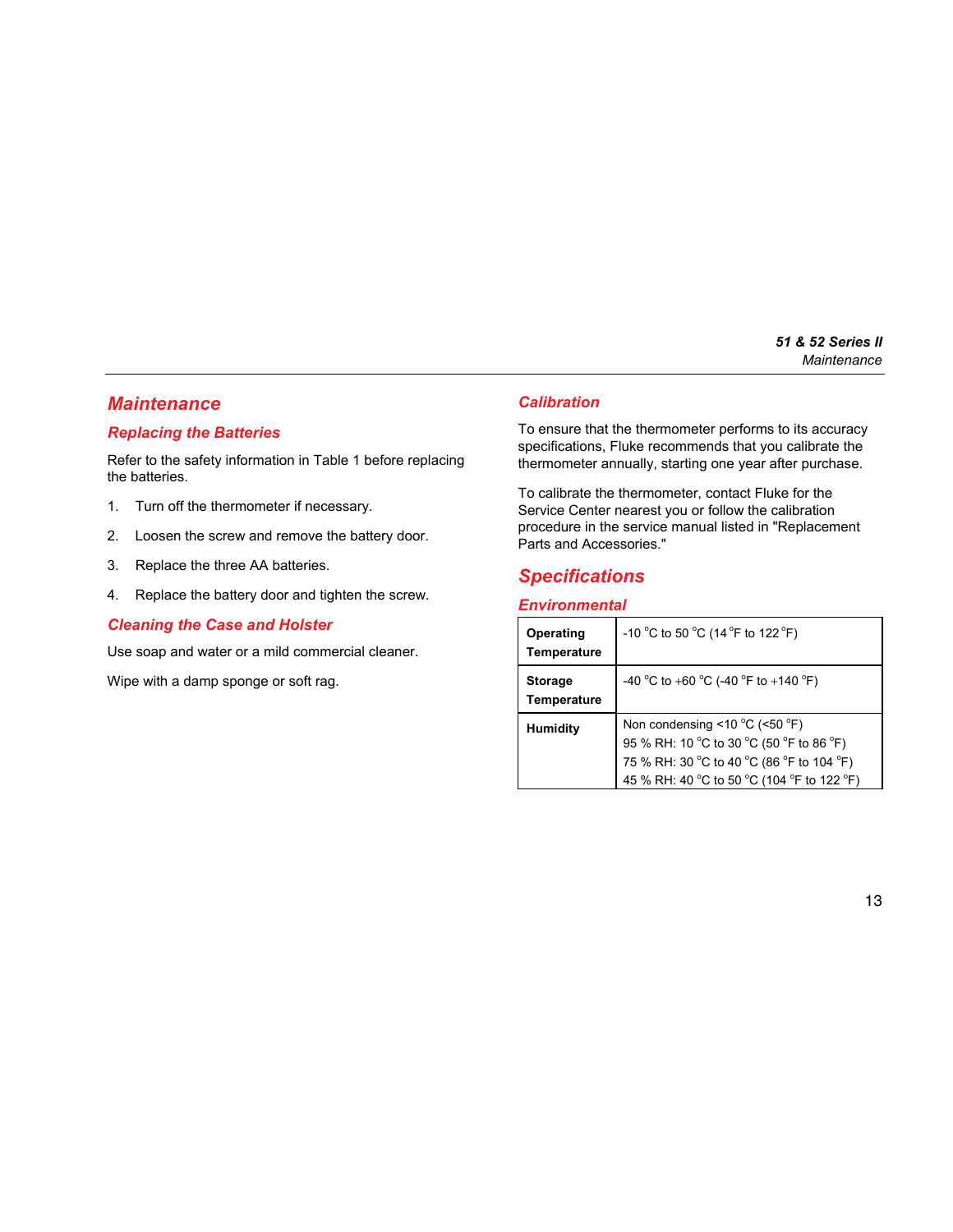## <span id="page-17-0"></span>*General*

| Weight                                                                                                                                      | 280 g (10 oz)                                                                                           |  |
|---------------------------------------------------------------------------------------------------------------------------------------------|---------------------------------------------------------------------------------------------------------|--|
| <b>Dimensions</b><br>(without<br>holster)                                                                                                   | 2.8 cm $\times$ 7.8 cm $\times$ 16.2 cm<br>$(1.1 \text{ in} \times 3 \text{ in} \times 6.4 \text{ in})$ |  |
| <b>Battery</b>                                                                                                                              | 3 AA batteries                                                                                          |  |
| <b>Certification</b>                                                                                                                        | $CE, \circledR$                                                                                         |  |
| Safety                                                                                                                                      | CAN/CSA C22.2 No. 61010-1-04,<br>ANSI/UL 61010-1:2004, EN/IEC 61010-<br>1:2001                          |  |
| <b>EMC</b>                                                                                                                                  | EN/IEC 61326-1:2006                                                                                     |  |
| <b>CATI</b>                                                                                                                                 | <b>OVERVOLTAGE</b> (Installation)<br><b>CATEGORY I, Pollution Degree 2</b><br>per IEC1010-1*            |  |
| * Refers to the level of Impulse Withstand Voltage protection<br>provided. Category 1 products should not be attached to mains<br>circuits. |                                                                                                         |  |

## *80 PK-1 Thermocouple (supplied with thermometer)*

| Type            | Type K, Chromel Alumel, bead style      |
|-----------------|-----------------------------------------|
| Temperature     | $-40\,^{\circ}$ C to $+260\,^{\circ}$ C |
| Range           | $(-40 °F)$ to $+500 °F$ )               |
| <b>Accuracy</b> | $\pm$ 1.1 °C ( $\pm$ 2.0 °F)            |

#### *Electrical*

| <b>Measurement</b><br>Range         | J-type: -210 $^{\circ}$ C to +1200 $^{\circ}$ C<br>$(-346 °F to + 2192 °F)$                |
|-------------------------------------|--------------------------------------------------------------------------------------------|
|                                     | K-type: $-200\,^{\circ}$ C to $+1372\,^{\circ}$ C<br>$(-328 °F to +2501 °F)$               |
|                                     | T-type: $-250$ °C to $+400$ °C<br>$(-418 °F)$ to $+752 °F)$                                |
|                                     | E-type: $-150^{\circ}$ C to $+1000^{\circ}$ C<br>(-238 $^{\circ}$ F to +1832 $^{\circ}$ F) |
| <b>Display</b><br><b>Resolution</b> | $0.1 \,^{\circ}$ C / $^{\circ}$ F / K < 1000 <sup>o</sup><br>1.0 °C / °F / K > 1000 °      |